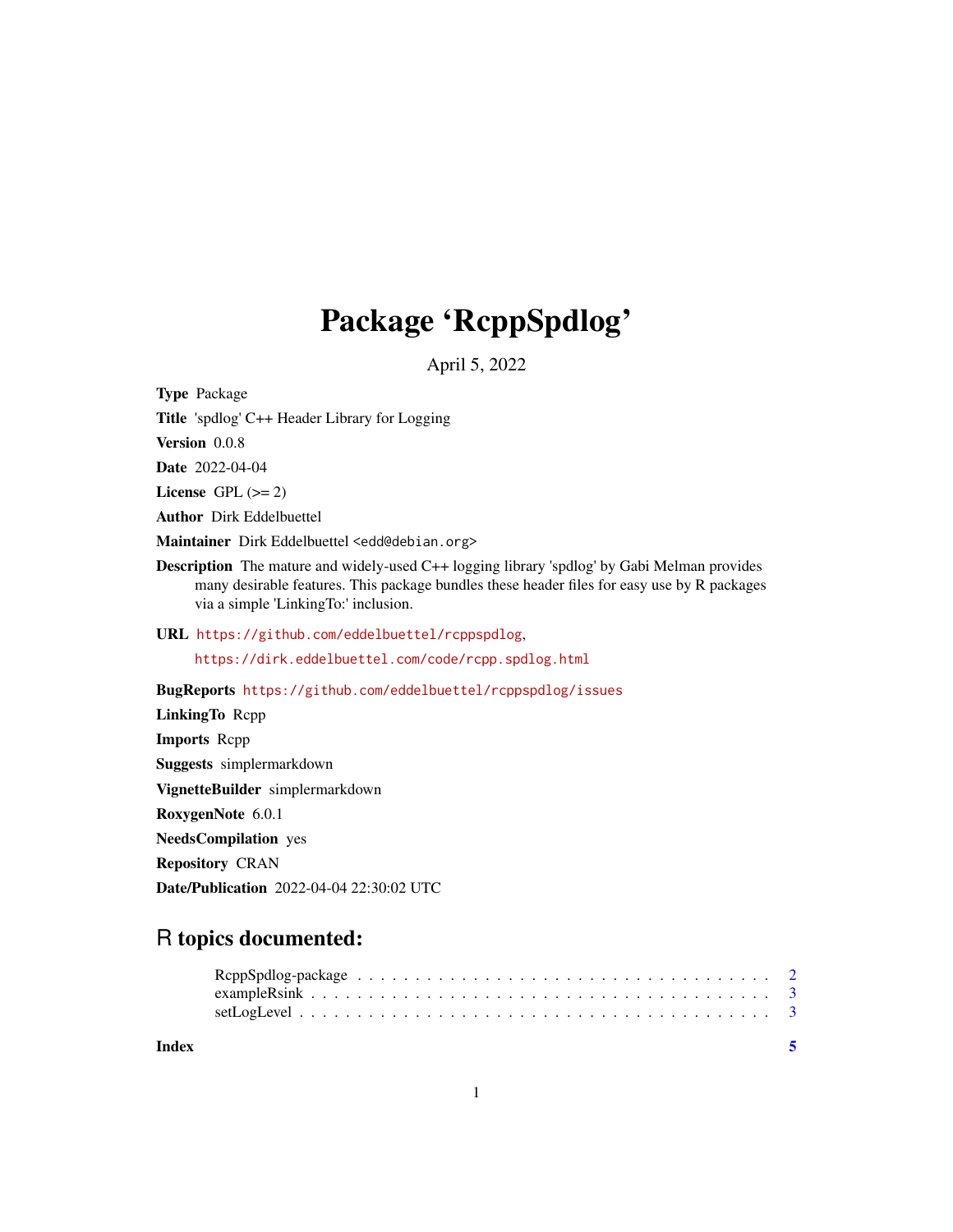<span id="page-1-0"></span>RcppSpdlog-package *'spdlog' C++ Header Library for Logging*

#### Description

The mature and widely-used C++ logging library 'spdlog' by Gabi Melman provides many desirable features. This package bundles these header files for easy use by R packages via a simple 'LinkingTo:' inclusion.

#### Details

The DESCRIPTION file:

| Package:         | ReppSpdlog                                                                                              |
|------------------|---------------------------------------------------------------------------------------------------------|
| Type:            | Package                                                                                                 |
| Title:           | 'spdlog' C++ Header Library for Logging                                                                 |
| Version:         | 0.0.8                                                                                                   |
| Date:            | 2022-04-04                                                                                              |
| License:         | $GPL (=2)$                                                                                              |
| Author:          | Dirk Eddelbuettel                                                                                       |
| Maintainer:      | Dirk Eddelbuettel <edd@debian.org></edd@debian.org>                                                     |
| Description:     | The mature and widely-used C++ logging library 'spdlog' by Gabi Melman provides many desirable featured |
| URL:             | https://github.com/eddelbuettel/rcppspdlog, https://dirk.eddelbuettel.com/code/rcpp.spdlog.html         |
| BugReports:      | https://github.com/eddelbuettel/rcppspdlog/issues                                                       |
| LinkingTo:       | Rcpp                                                                                                    |
| Imports:         | Rcpp                                                                                                    |
| Suggests:        | simplermarkdown                                                                                         |
| VignetteBuilder: | simplermarkdown                                                                                         |
| RoxygenNote:     | 6.0.1                                                                                                   |

Index of help topics:

| RcppSpdlog-package | 'spdlog' C++ Header Library for Logging |  |
|--------------------|-----------------------------------------|--|
| exampleRsink       | spdlog Example using a sink for R       |  |
| setLogLevel        | spdlog Logging Lever Setter             |  |

This section should provide a more detailed overview of how to use the package, including the most important functions.

#### Author(s)

Dirk Eddelbuettel Maintainer: Dirk Eddelbuettel <edd@debian.org>

#### References

This optional section can contain literature or other references for background information.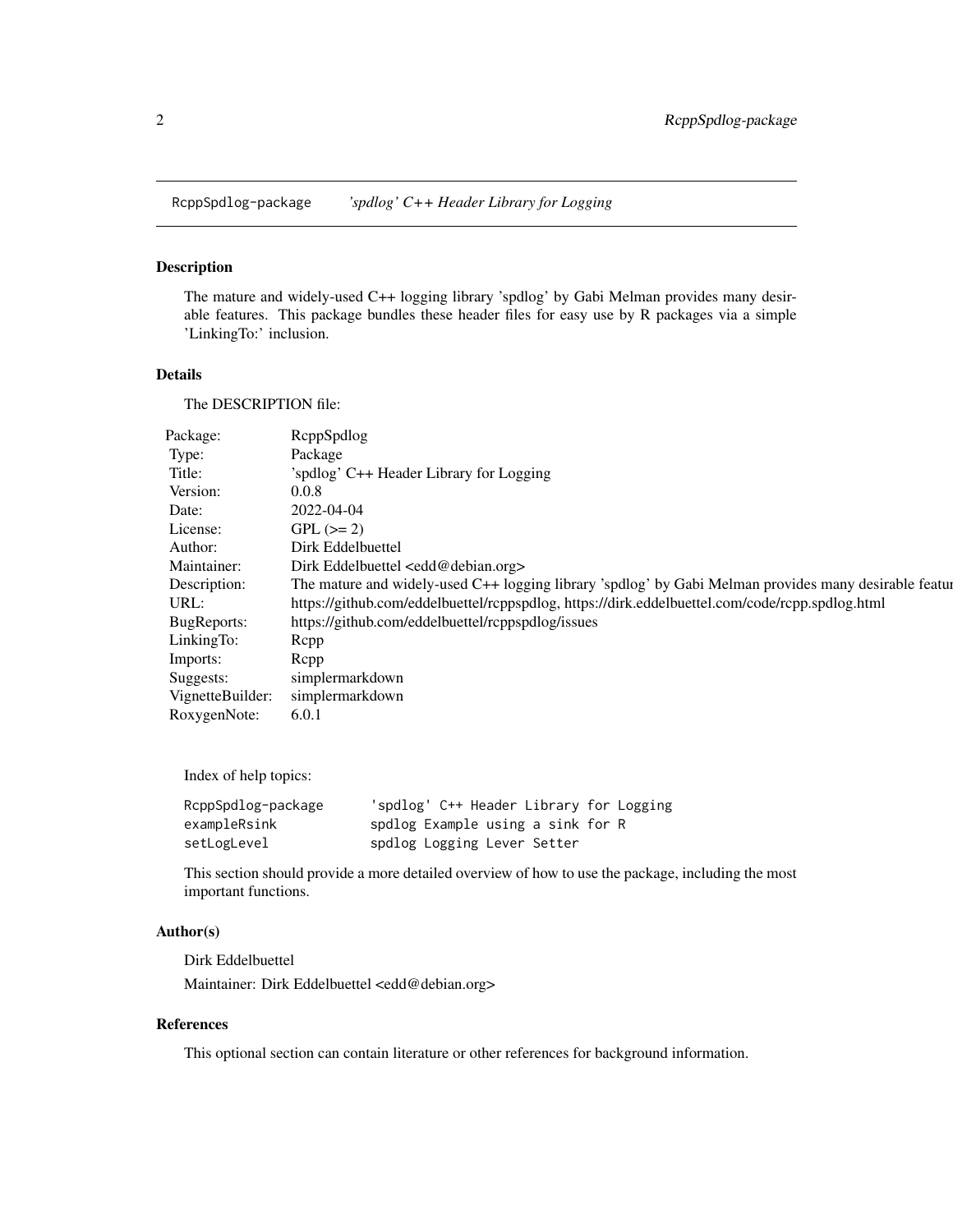#### <span id="page-2-0"></span>exampleRsink 3

#### See Also

Optional links to other man pages

#### Examples

## Optional simple examples of the most important functions ## Use \dontrun{} around code to be shown but not executed

exampleRsink *spdlog Example using a sink for R*

#### Description

A simple example invoking a derived R/Rcpp logger. Also demonstrates the stopwatch feature. For more features see the 'spdlog' documnetation.

#### Usage

```
exampleRsink()
```
#### Details

Note that this no longer triggers R warnings thanks to excellent help by Gabi Melman.

#### Value

None

#### Examples

exampleRsink()

setLogLevel *spdlog Logging Lever Setter*

#### Description

A helper function to turn a logging level given as string into the current logging level

#### Usage

setLogLevel(name)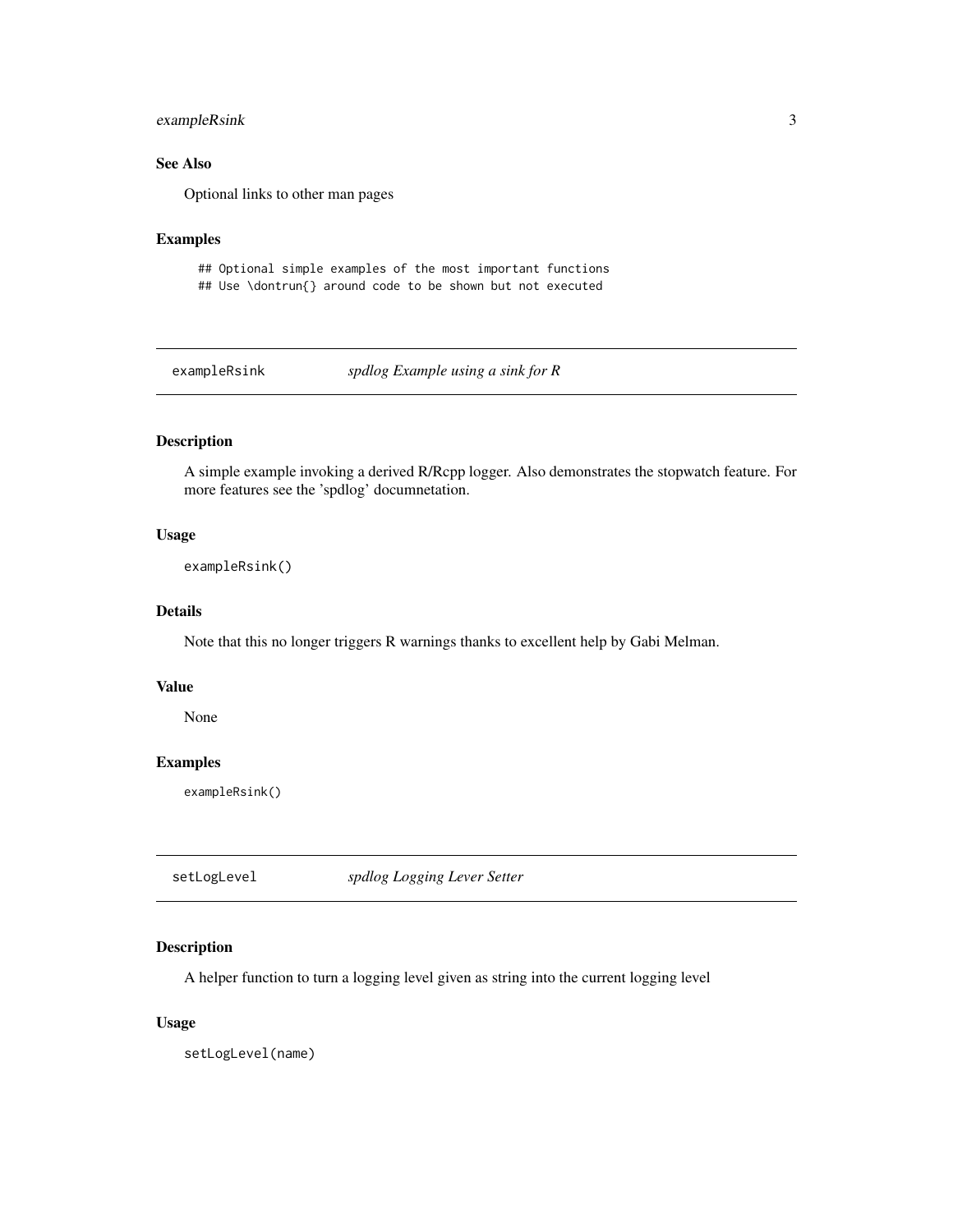#### Arguments

name A string with the logging level. Value understood are, in decreasing verbosity 'trace', 'debug', 'info', 'warning', 'error', 'critical', and 'off'. Unrecognised names are equivalent to 'off'.

#### Value

Nothing is returned.